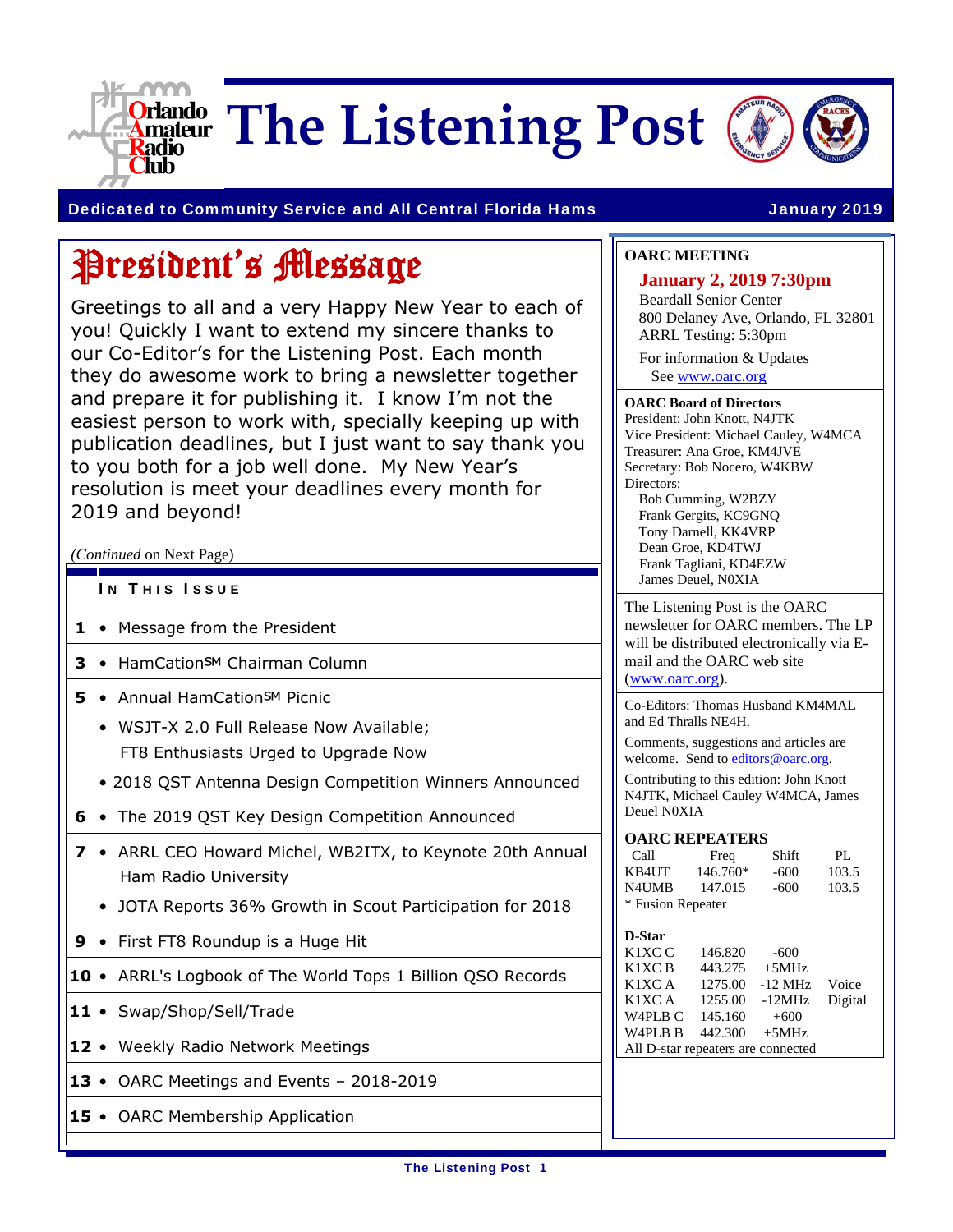# President's Message (*Continued* from Previous Page)

A huge shout out to Ana for putting together another phenomenal Christmas Party!!! From the food to the desserts and all the wonderful door prizes she assembled. We can't thank you enough either! Can't wait to see what our 2019 party will bring.

This Wednesday, January 2 is our next meeting. Our topic will be HamCation. Vice President and HamCationSM General Chairman Michael Cauley, W4MCA will be giving everyone the latest info on HamCation. You won't want to miss it. There are still some more exciting things coming. You'll also be able to pick up your tickets for HamCation<sup>SM</sup>. See Michael and Ana before and during the meeting to pick up yours.

We need to discuss our February meeting and test session. Because our February meeting will be during HamCation<sup>SM</sup> week, our meeting and test session will be at the Lakeside Pavilion in one of the Clear Span Tents for Forums. Our meeting time will change for February ONLY. The meeting will begin at 7pm! Yes, 7pm. We're going to have an action-packed evening in store for you, so we need to start a little early. Here are some of the details that I can release at this time: Our Division Director will be attending to give an announcement (work permitting), HamCation<sup>SM</sup> vendor Flex Radio will be doing a presentation, and HamCation<sup>SM</sup> vendor VIS Study Guides will also possibly be attending. I have invited VIS to come to our meeting as they have announced after over 30 years in the business and 26 years attending HamCationSM, they will be retiring from the Hamfest circuit after the end of HamCation<sup>SM</sup> 2019. They have not confirmed with me yet, but if they do, we'll have a small retirement party for them with some cake and ice cream. Plus, we should be able to finish a couple of award presentations that we were not able to present at the Christmas party. We are also working on a few other things also, so stay tuned. Our February test session will also be in one of the Clear Span Tents in the Pavilion starting promptly at 5:30pm.

So here is some important information about the February meeting and test session. If you plan on attending the test session or the meeting, you MUST enter the fairgrounds off BMX Lane. BMX Lane is the first small road past the Fairgrounds that leads you back to Barnett Park. Before you make the sharp turn to the left towards Barnett Park, you'll be able to enter the fairgrounds at the West Gate next to the Pavilion. You must park in the open field in front of the Pavilion. We'll have a map on Wednesday night.

John Knott N4JTK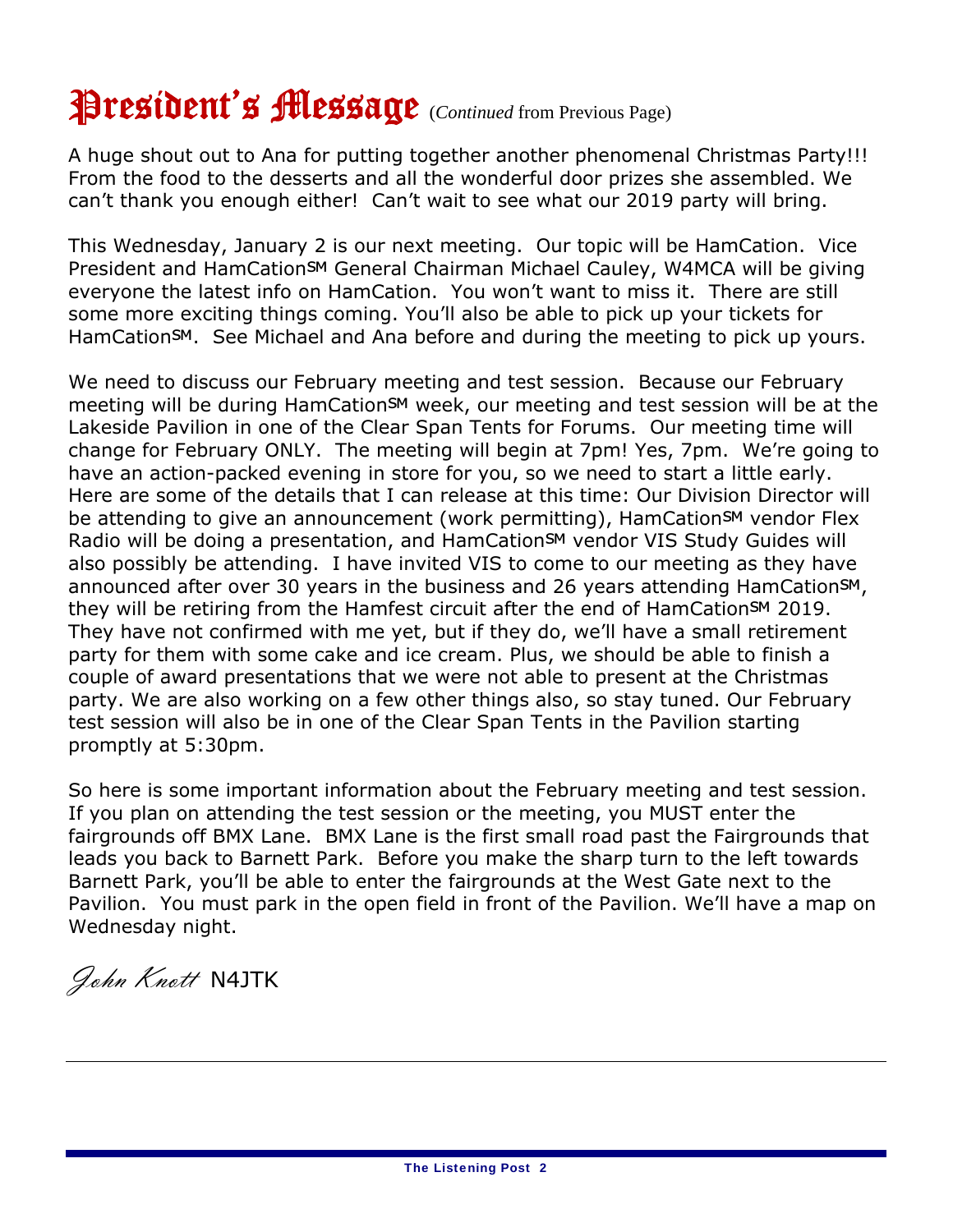#### **HamCation<sup>SM</sup> Chairman Column**

**(Michael Cauley, W4MCA)**

Greetings Everyone.

It has been a busy few months since my last article for the Listening Post. We had a booth at both the Stone Mountain Hamfest on November 3 & 4 then 4,500 miles away in Zwolle, Netherlands we had a booth at "Day for Amateur Radio 2018" manned by Peter and Lidy of our International Relations team. Then we were at the Tampa Hamfest on December 7 & 8. All 3 shows were a success. We handed out 1,000's of fliers and info about HamCation<sup>SM</sup> at the shows. But Tampa was the best show for sales.

We will be at the UCF Tailgate on January 12th. This will be your last chance to get tickets at \$15.00

I would like to welcome Rich Wilson, WR4RW to the HamCation<sup>SM</sup> Committee he will be joining Ed Thralls in RV as his Co-Chair and Next year will Become the RV Chairman.

I am also looking for a New Tailgate Chairman for this year. This person needs to be able to be at HamCationSM Tuesday-Sunday of HamCationSM. You will need to work with our new reservation System next year.

Now the big announcement that some people know already:

#### **\$25,000 IN DOOR PRIZES**

The HamCation<sup>SM</sup> board of directors, our members, volunteers, and everyone involved at HamCation<sup>SM</sup> try to make sure we have the best prizes available for our event. Please be sure to thank our vendors and specials sponsors for providing us with great prizes that make HamCation<sup>SM</sup> so wonderful.

This year HamCationSM is offering you more chances at winning a door prize.

We will be selling tickets just for door prizes. These tickets will be eligible for all prizes including the Grand Prizes. All HamCation<sup>SM</sup> Admission tickets come with 1 free entry for the prize drawings.

The Pricing is as follows:  $$2.00 = 1$  Ticket  $$20.00 = 25$  Tickets  $$35.00 = 50$  Tickets  $$60.00 = 100$  Tickets  $$100.00 = 200$  Tickets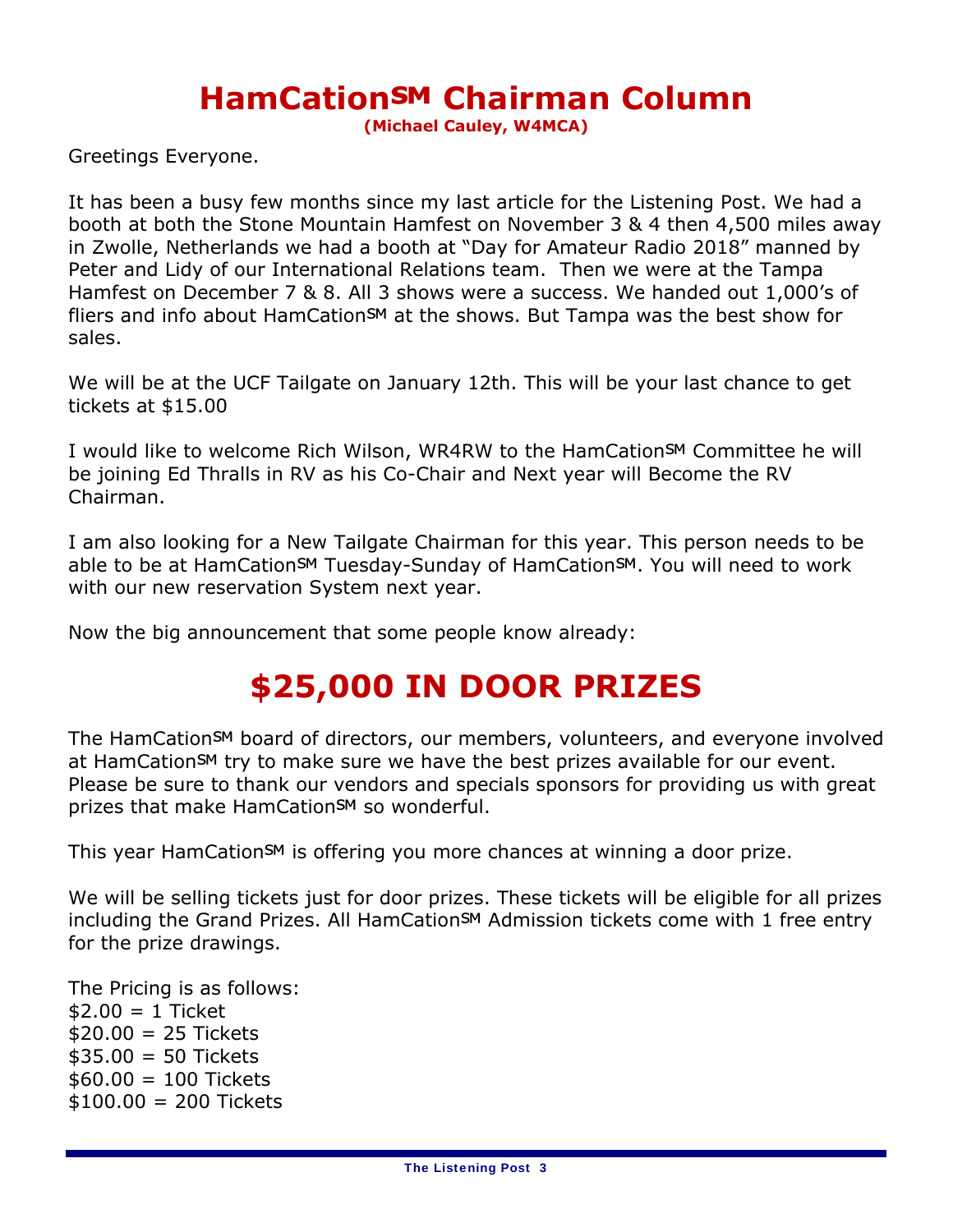You do not need to be present to win the Daily Grand Prizes. We will mail them to the Winners if not claimed. Grand prizes will be drawn at the last daily drawing for each day.

#### **Grand Prizes are as follows:**

**Friday:** Icom IC-7300 **Saturday:** Yaesu FTDX-1200 **Sunday:** Kenwood TS-890s

All prize drawing will be posted to our Facebook and Twitter pages after each drawing. Also, you can view them on any one of the 4 monitors. They will be in the East Hall, West Hall, Prize Booth and in the Swaps Building.

You will need to claim all other hourly prizes before 1pm on Sunday. All prizes not claimed will be re-raffled once at 1pm.

Prizes are drawn from the prize barrel located in the Prize Booth in the North Hall on the schedule indicated below.

All time listed are Eastern Daylight Savings Time (EDST)

**Friday Hourly Drawings:** 10am, 11am, 12pm, 1pm, 2pm, 3pm, 4pm **Friday Early Bird Prize Drawing:** 1pm **Saturday Hourly Drawings:** 10am, 11am, 12pm, 1pm, 2pm, 3pm, 4pm **Sunday Hourly Drawings:** 10am, 11am, 12pm, 1pm

Here are some of the Hourly Prizes:

| Yaesu FT2 DR       | Icom ID-51A Plus2     | Icom ID-31A Plus   |
|--------------------|-----------------------|--------------------|
| Zum Spot with case | Icom IC-7200          | Alinco MD5TGP      |
| Alinco DJ-G7T      | Alinco DJ-500T        | Kenwood D-710      |
| Kenwood TS-480 SAT | Yaesu FT-857D         | Yaesu FT-818       |
| Yaesu FT-891       | Zum Spot with case    | Icom IC-7100       |
| Powerpole Bag      | Yaesu FT-450D         | Zum Spot with case |
| Alinco DX-SR8T     | Daiwa SS-330W         | Yaesu FT-70DR      |
| Yaesu FTM-400      | Icom ID-5100          | Zum Spot with case |
| Zum Spot with case | Comet CAA-500 Mark II | Icom IC-718        |
| Alinco DM-430T     | Powerpole Bag         | Kenwood TH-D72A    |
| Daiwa SS-330W      | Yaesu FT-60           | Alinco DM-430T     |

Michael Cauley, W4MCA 2018 HamCation General Chairman

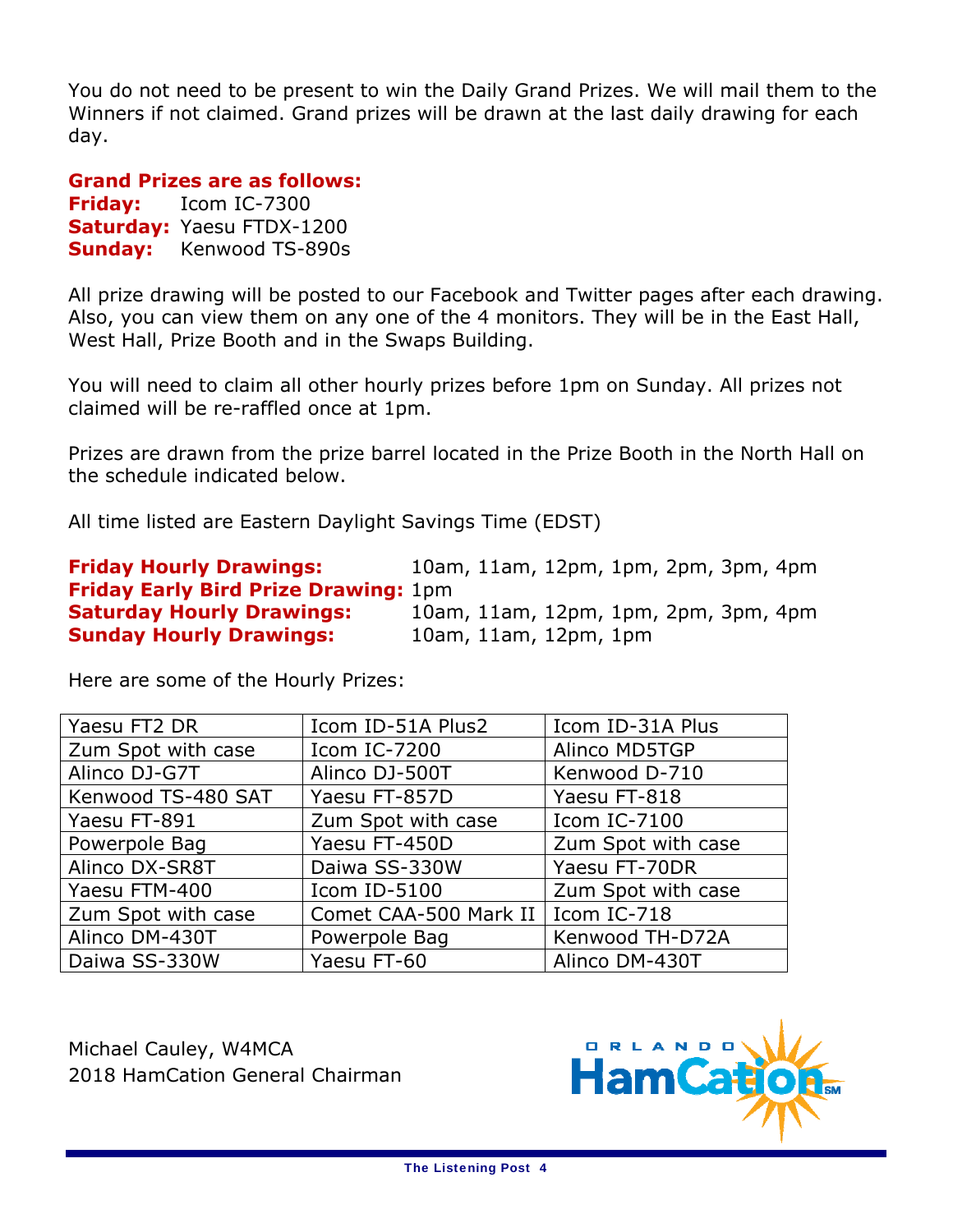#### **Annual HamCation<sup>SM</sup> Picnic**

(By John Knott, N4JTK)

The 2019 OARC/HamCation<sup>SM</sup> Picnic will be held on Saturday March 23 at 1pm. It will be held at Bill Fredrick Park at Turkey Lake in Pavilion #6. You may RSVP by sending an email to picnic@oarc.org. More info on the picnic will be coming.

Be sure to mark the date on your calendar!!

### **WSJT-X 2.0 Full Release Now Available; FT8 Enthusiasts Urged to Upgrade Now**

(source: ARRL.org 12/10/2018)

The *WSJT-X* 2.0 software suite has been released, and developer Joe Taylor, K1JT, is urging FT8 and MSK144 users to upgrade to what will become the new standard, because the FT8 and MSK144 protocols have been enhanced in a way that is *not* backward compatible with older versions of the program. That includes any version 1.9 releases.

"The new protocols become the worldwide standards starting on December 10, 2018, and all users should upgrade to *WSJT-X 2.0* by January 1, 2019," Taylor said on the *WSJT-X* **home page**. "After that date, only the new FT8 and MSK144 should be used on the air."

### **2018 QST Antenna Design Competition Winners Announced**

(source: The ARRL Letter for December 6, 2018)

ARRL has announced the winners of the 2018 *QST* Antenna Design Competition.

"Dozens of entries were received, but only three could win," said *QST* Editor Steve Ford, WB8IMY.

Requirements for the 2018 *QST* Antenna Design Competition included an antenna for one or more bands between 2200 meters and 10 meters that could fit within a 30  $\times$ 50 foot area and be no taller than 30 feet above ground at any point.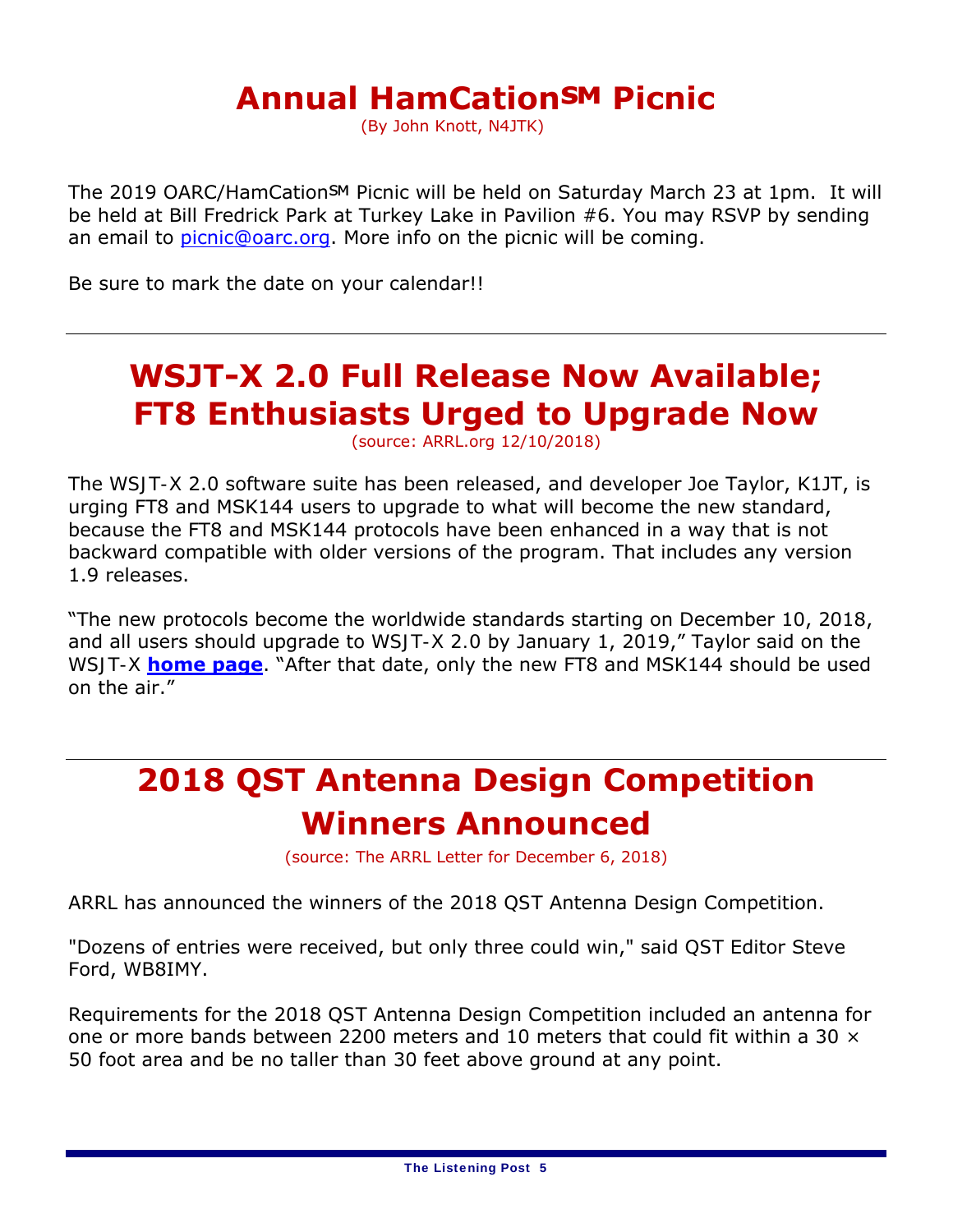"In other words, we were seeking designs for LF, MF, or HF antennas for limited-space applications," Ford explained. "We wanted to see innovative antennas that would allow amateurs to get on the air without the need for towering supports and acres of property. Our winners not only met this challenge, they exceeded it." The winners:

- **First Prize** (\$600): "A High-Power 160/80- Meter Transmitting Magnetic Loop Antenna," by Steve Adler, VK5SFA
- **Second Prize** (\$250): "LF/MF Reversible EWE Antennas for Small-Lot, Weak-Signal Applications," by Michael Sapp, WA3TTS



The first-prize winner of the 2018 *QST* Antenna Design Competition was a 160/80-meter loop antenna design by Steve Adler, VK5SFA.

 **Third Prize** (\$150): "The 3/8-Wavelength Vertical for 20 Meters, a Hidden Gem," by Joe Reisert, W1JR

Details of all three winning designs will appear in a future issue of *QST*.

#### **The 2019** *QST* **Key Design Competition Announced**

(source: The ARRL Letter for December 6, 2018)

Hams have been building their own Morse keys since the dawn of Amateur Radio, and some creations have become legend. In 2019, *QST* is

inviting participants to submit their best Morse key/paddle designs in the *QST* Key Competition. Design styles can include straight key, semiautomatic key (bug), paddle, or sideswiper. The winner in each category will receive \$250. Only one entry may be accepted per person or team, and the deadline to submit is June 1, 2019.

Entries must include the actual key (it will be returned following judging), as well as detailed drawings, photos, and a written narrative. Winners will be chosen based on ingenuity of design, ergonomics of operation, and overall craftsmanship. The judges' decisions are final.



A straight key originally designed and built by Hiram Percy Maxim, W1AW, ARRL's first president and cofounder. The key was provided courtesy of the Antique Wireless Association.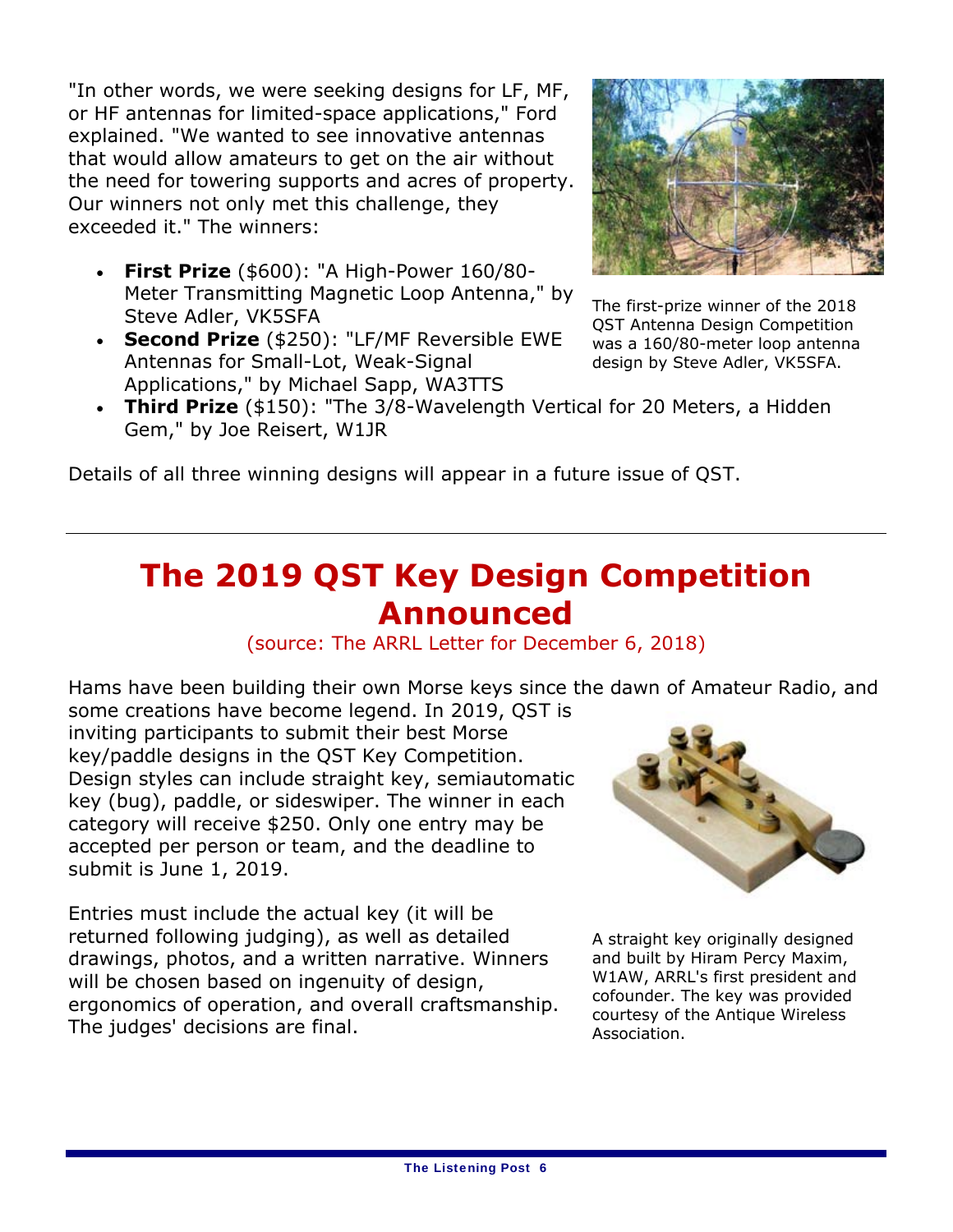The key must be an independent mechanical device, not an integral part of another device, such as an electronic keyer. Keys must be the sole creations of the entrants and not available for sale.

Complete details and entry requirements will appear in the January 2019 edition of *QST*. The digital edition will go live on Friday, December 7, 2018.

### **ARRL CEO Howard Michel, WB2ITX, to Keynote 20th Annual Ham Radio University**





ARRL's new CEO, Howard Michel, WB2ITX, will keynote the annual Ham Radio University (HRU), which will mark its 20th anniversary on Saturday, January 5, 2019, 7:30 AM until 3:30 PM. The event, which also serves as the ARRL New York City/Long Island Section Convention, takes place in the Hillwood Commons Student Center on the campus of Long Island University/Post campus in Brookville, New York. Michel will speak at noon.

HRU will include nearly 30 informational forums moderated by local experts in a broad range of Amateur Radio activities. Topics include Assembling an Amateur Radio Station; Communicating through Amateur Radio Earth Satellites; Remote Station Operating over the

Internet, and Emergency Communications, plus three hands-on workshops on Cable Theory and RF Connectors; Ethernet Connectors, and Test Equipment.

### **JOTA Reports 36% Growth in Scout Participation for 2018**

(source: The ARRL Letter for December 6, 2018)

Scouting's Jamboree on the Air (JOTA) 2018 reports that total Scout participation in the annual fall event jumped by 36% from 2017. Each year, more than 1 million Scouts and Guides get together over the airwaves for JOTA, which takes place on the third weekend of October. Since the first JOTA in 1958, millions of Scouts have become acquainted via Amateur Radio, and contacts sometimes result in relationships that extend for many years.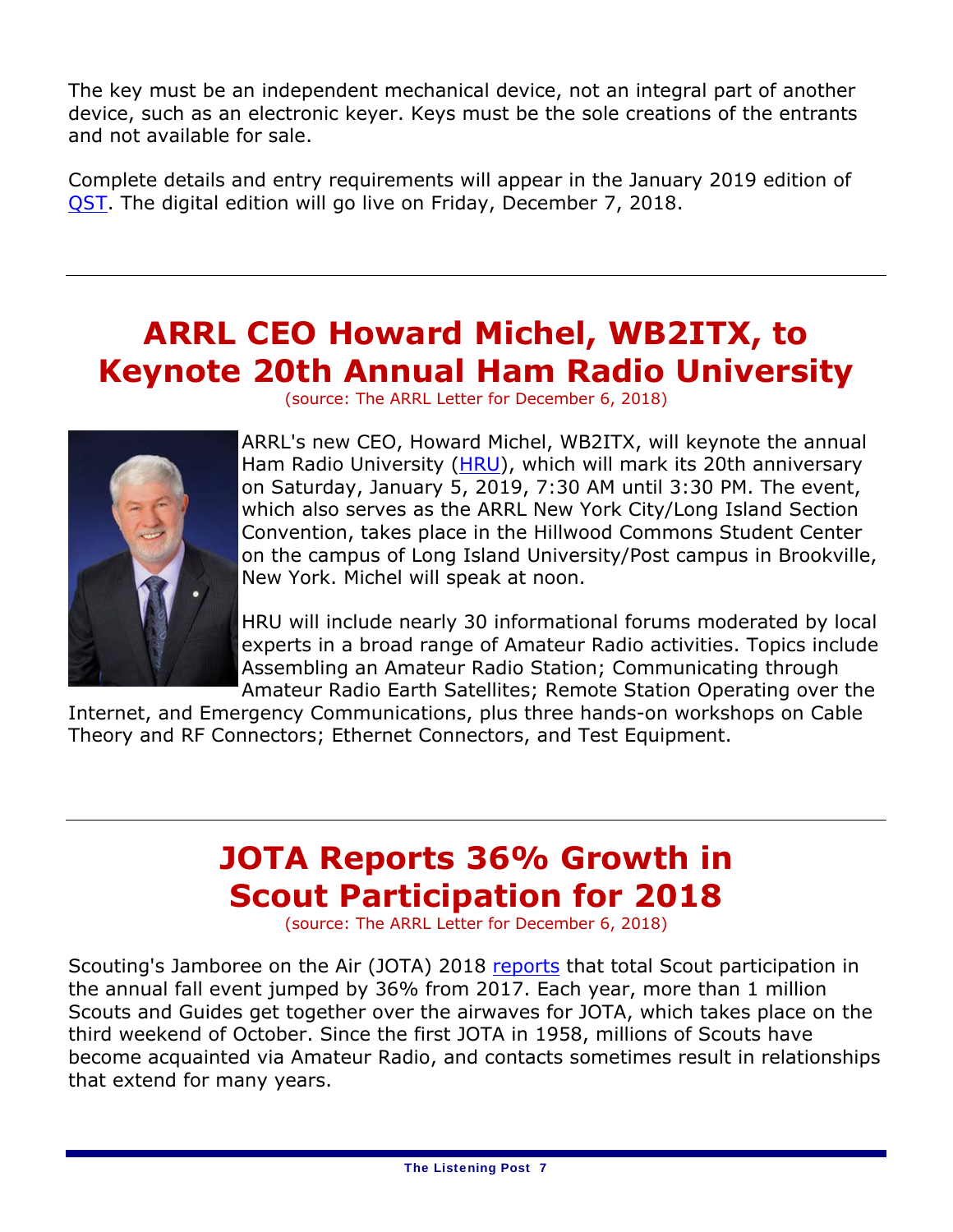This year, 10,703 Scouts took part in the event, compared with 7,872 last year. Participating Amateur Radio operators topped 1,000 for the first time since 2016. At 610, the number of registered JOTA locations was way up, as was the number of JOTA stations registered, with 314. Participating JOTA stations reported contacts with stations in 99 countries, also up over 2017.



JOTA Coordinator Jim Wilson, K5ND, said he was pleased with this year's numbers and hopes that 2019's event will show a continued increase, despite a



**Special Event station K4S in Jasper, Tennessee, where members of Scout Troop 5 and Cub Scout Pack 3005 participated in JOTA. [Photo courtesy of Radio Scouting]**

lack of sunspots.

"Looking over the numbers, a big part of the increase in JOTA Scout participation came from the World JOTA-JOTI (Jamboree on the Internet) Team's registration and reporting system," Wilson told ARRL. "We had 233 stations report results on the US system, which is comparable to last year's 226. In addition to that, 90 stations reported their results on the World system. After eliminating duplicates, this added 33 to our total of 266 station reports. That, chiefly, accounts for the increase in total Scout participation. In summary, perhaps this nice increase is due primarily to more accurate reporting."

Wilson said he's also looking forward to the final tally on US participation in JOTI. "Location registration in the US jumped from 274 last year to 610 this year," he said. "Several Amateur Radio operations reported

using JOTI chat and Skype to greatly improve their ability to generate Scout-to-Scout conversations between the US and the rest of the world. Of course, VoIP modes like D-STAR, DMR, and EchoLink also helped in our solar minimum."

World JOTA-JOTI numbers are not expected until early 2019, as each country reports its results by mid-December followed by number crunching and compiling of the report, Wilson explained.

"Thanks to everyone who set up a JOTA station and helped Scouts experience the technology, fun, and magic of Amateur Radio. Let's do it again next year," he concluded.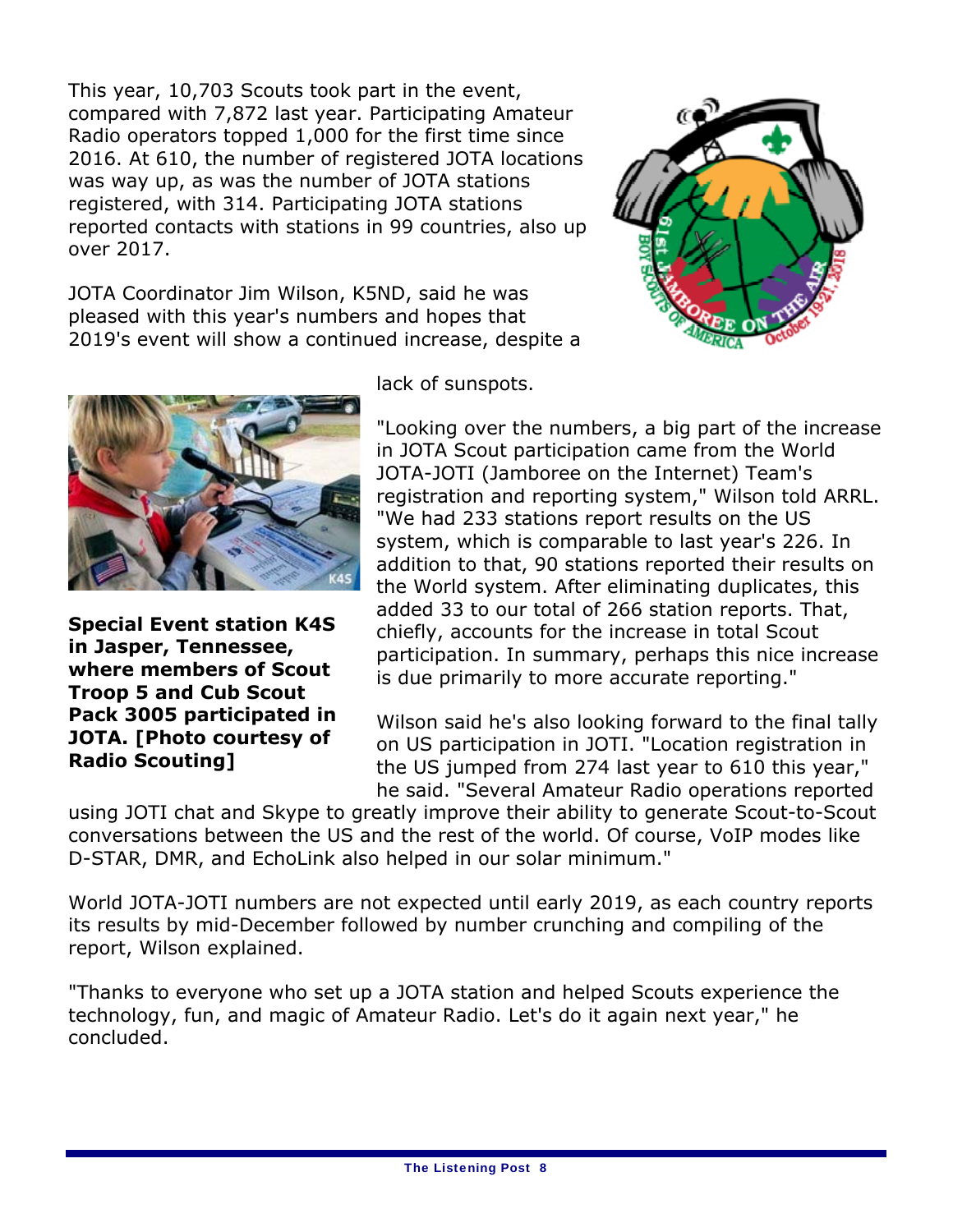### **First FT8 Roundup is a Huge Hit**

(source: The ARRL Letter for December 13, 2018)

The first FT8 Roundup over the December 1 - 2 weekend attracted some 1,300 logs



**From those taking advantage of the ever-more-popular** digital protocol. This, despite its having been announced on fairly short notice and with other events such as the ARRL 160-Meter Contest on the same weekend. More than 400 of the logs were from US radio amateurs in the 48 contiguous states, plus the District of Columbia. Overall, some 131,200 contacts were recorded. Participants from 91 countries submitted logs, testifying to the fact that FT8 is not just a US phenomenon.

"The FT8 Roundup was the last shakedown for the *WSJT-X* 2.0-rc5 beta software," said well-known RTTY contesting enthusiast and expert Don Hill, AA5AU, an FT8 cosponsor with Ed Muns, W0YK. "It performed with no major complications." The general availability release of *WSJT-X 2.0* is now out, and it's not backward compatible with *WSJT-X* 1.9 or earlier versions. Developer Joe Taylor, K1JT, has

urged users to upgrade by January 1 to what now is the new world standard. Muns, who's *NCJ* "Digital Contesting" contributing editor, said FT8 Roundup participation compared favorably with that for the ARRL RTTY Roundup, which has averaged around 1,700 logs in recent years.

"Don and I expected the contest to be popular," Muns said, "but the participation far exceeded our expectations. I think it bodes well for future FT8 contesting. Don and I are pretty bullish about continuing the FT8 Roundup on



Ed Muns, W0YK

the first full weekend of December each year." Nonetheless, Muns said he doesn't see FT8 to "really take off" and displace RTTY until the contact rate can be significantly increased through parallel QSO techniques.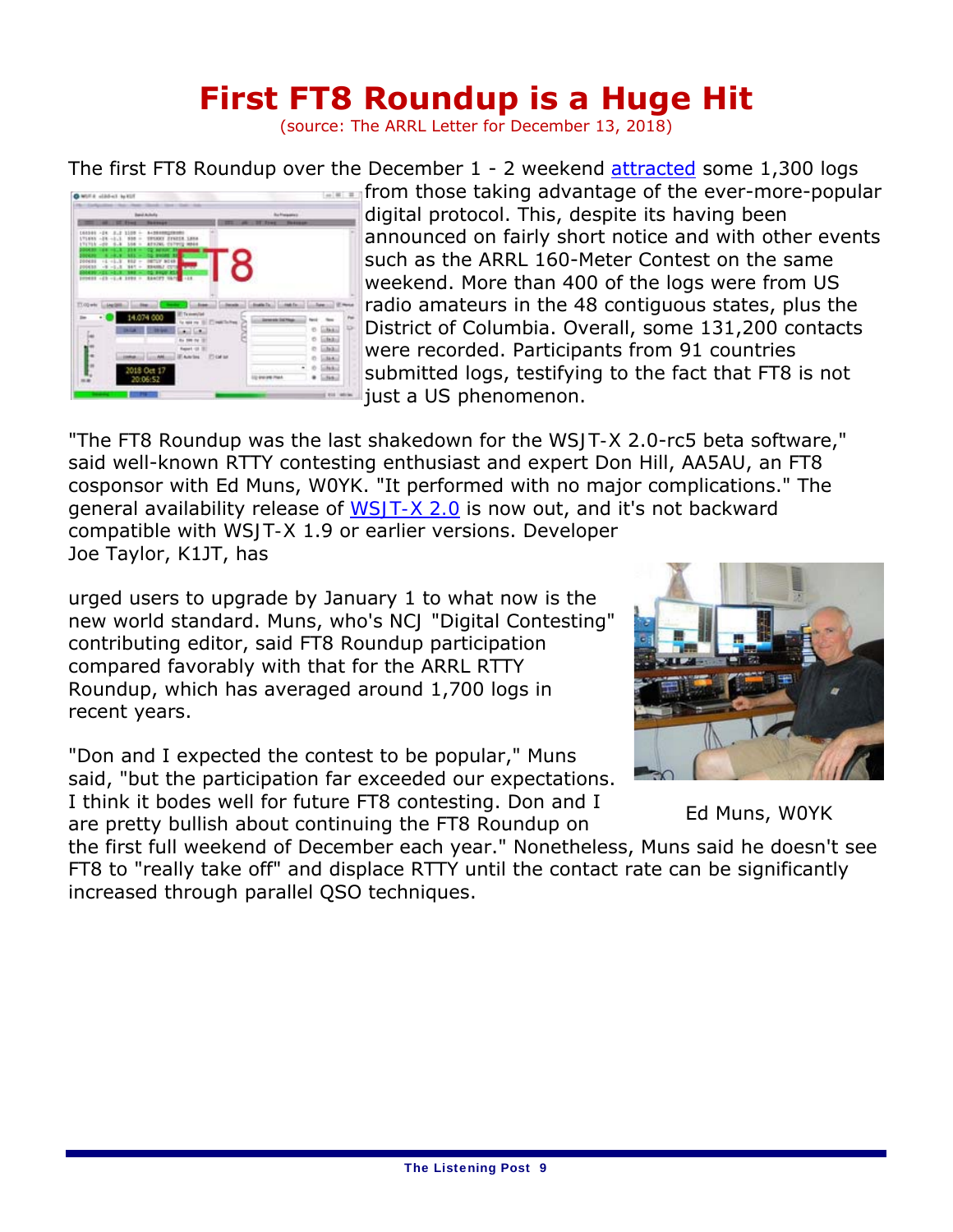

Don Hill, AA5AU, and second op Sophie (SK)

Hill agreed on the event's popularity. "I have to say it was a huge success," he said. "Ed and I never dreamed it would be this popular. It didn't make sense to continue the Ten-Meter RTTY Contest during this part of the sunspot cycle. Replacing it with an all-FT8 HF contest was the logical choice." Hill and Muns have cosponsored the Ten-Meter RTTY Contest.

Hill said final results of the inaugural FT8 Roundup should be out in a few days. "After the New Year, we hope to have downloadable online certificates available to all participants. We will definitely do it again next year," he said.

#### **ARRL's Logbook of The World Tops 1 Billion QSO Records**

As of December 19, more than 1 billion contact records have been entered into ARRL's Logbook of The World (LoTW) system. And, while 1 billion QSO records represents a significant milestone, a more important statistic may be the nearly 187 million contacts confirmed via LoTW over its 15-year history.

The one billionth record was uploaded by 7X3WPL, the Sahara DX Radio Club, at 2332 UTC for a 20-meter SSB contact with with Davide Cler, IW1DQS, that took place on



December 28, 2016. The upload resulted in a match (QSL).

LoTW debuted in 2003 after a lot of behind-the-scenes planning and development. Initially, LoTW got off to a slow start. While user numbers gradually grew to about 5,000, a lot of hams didn't fully understand what LoTW was or how it worked, and opening an account could be cumbersome.

LoTW continued with few major changes until October 2011, when a perfect storm struck -- a large ingestion

of logs after the CQ World Wide DX Contest and a freak snowstorm that knocked out power for more than a week in most places.

Field Services and Radiosport Department Manager Norm Fusaro, W3IZ, said uninterruptible power source (UPS) backup power quickly depleted in the days-long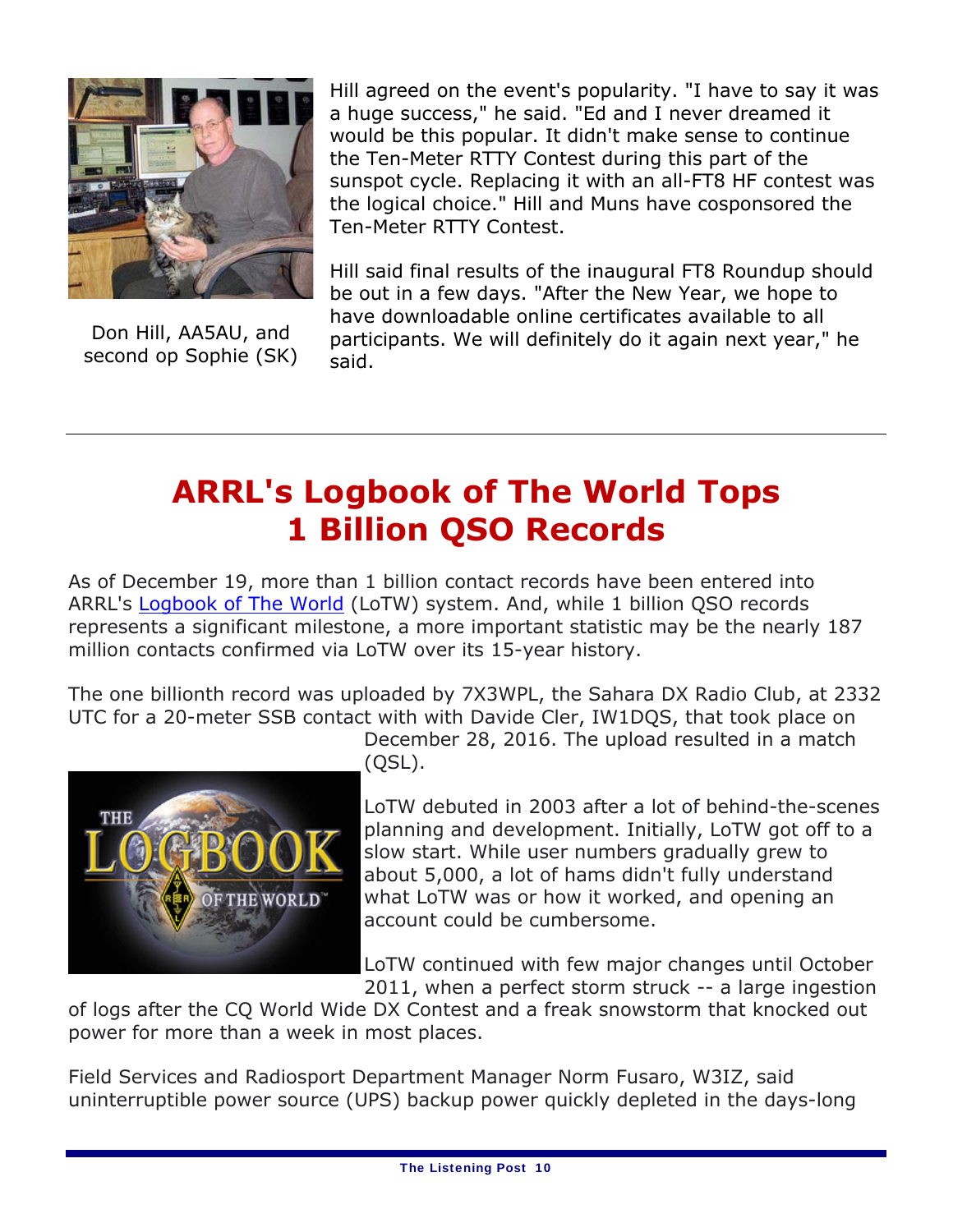power outage. "When the system came back online, it was overwhelmed with the amount of data coming in and could not keep up," Fusaro said. "The water was coming in faster than the pumps could pump it out. *Crash!*"

The disaster was a blessing in disguise, though, because it revealed weaknesses in the LoTW software and hardware

## **Swap/Shop/Sell/Trade**

This is the opportunity for you to list your amateur radio related items you either have for sale, swap or trade. Listings must be of a non-commercial nature. Pictures of the items can be included.

OARC will not be responsible for any claims that are made in the listings. OARC reserves the right to reject a submitted item if it is deemed to be inappropriate.

A listing will not be repeated from month to month unless it is resubmitted.

Be sure to include your full name, call, and contact information, along with an exact description of the item.

Send your amateur radio related items by email directly to: James Deuel, N0XIA, jdeuell@oarc.org in the following format:

Name, Callsign, Contact information (phone number and/or e-mail address)

Item #1: (Description) Asking price: \$

Item #2: (Description) Asking price: \$

Or

Looking for (description) and willing to pay up to \$

 Any item received after the 20th of the month will not be included in the next month's issue of *The Listening Post* newsletter.

Remember - KB4UT, Wayne Nelson's Trader Net held every Tuesday night at 8:00 PM, on the KB4UT 146.760 repeater

If you don't hear what you want on the net, check the Listening Post.

73's James, N0XIA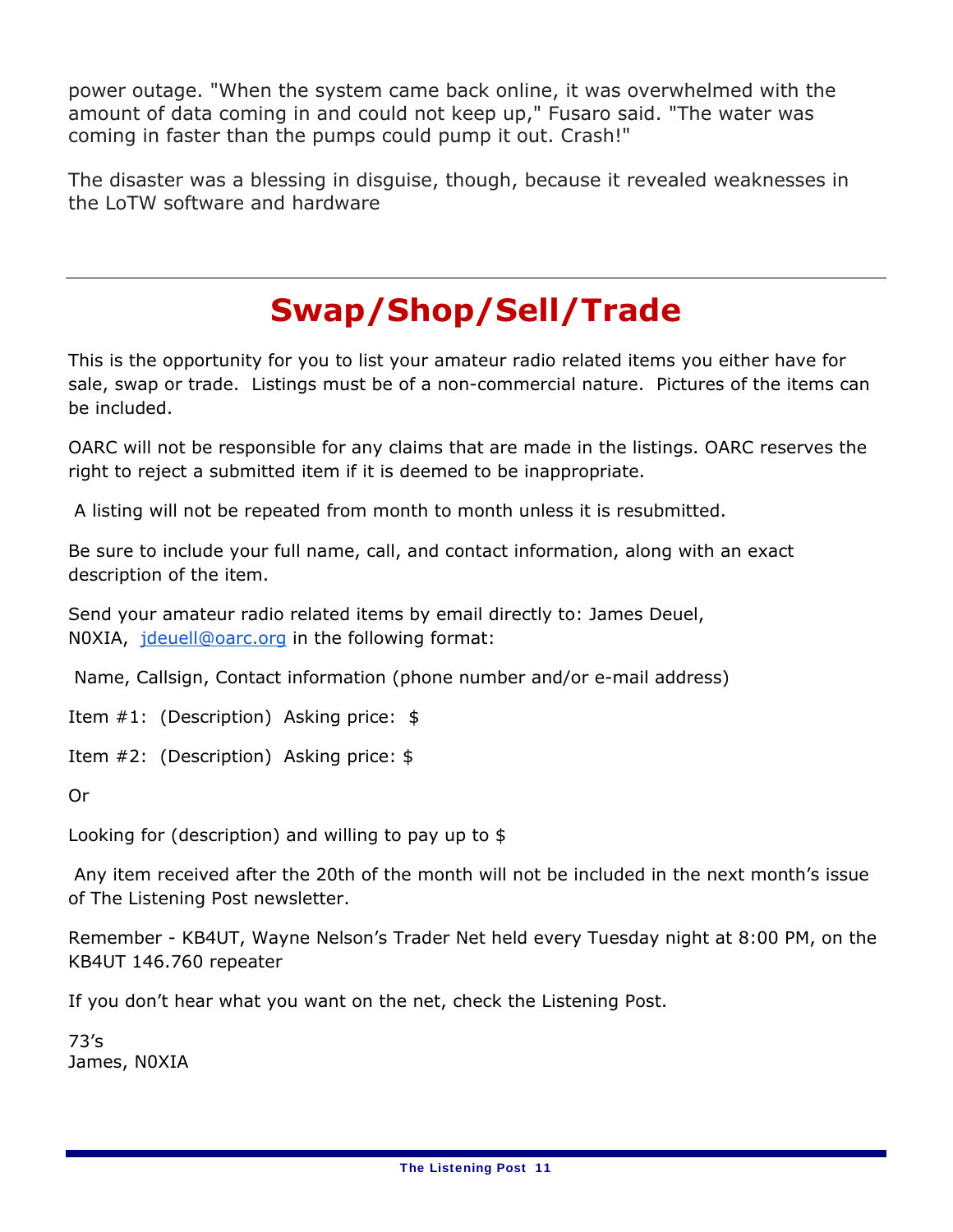

### **Weekly Radio Network Meetings**

| Mon @ 20:00         | 147.460 | <b>Seminole ARES Net</b>                      |
|---------------------|---------|-----------------------------------------------|
| Mon @ 20:00         | 147.195 | <b>OARC Net</b>                               |
| <b>Tues @ 19:00</b> | 145.350 | <b>Osceola ARES Net</b>                       |
| <b>Tues @ 19:30</b> | 147.195 | <b>Quarter Century Wireless Association</b>   |
| <b>Tues @ 20:00</b> | 146.760 | <b>Wayne Nelson Trader's Net</b>              |
| Wed @ 19:00         | 147.300 | <b>Disney Emergency Amateur Radio Service</b> |
| <b>Wed @ 21:00</b>  | 432.090 | <b>Florida Weak Signal Group</b>              |
| Thur @ 19:00        | 146.730 | <b>Orlando ARES Net</b>                       |
| Thur @ 20:30        | 432.090 | <b>Florida Weak Signal Group</b>              |
|                     |         |                                               |

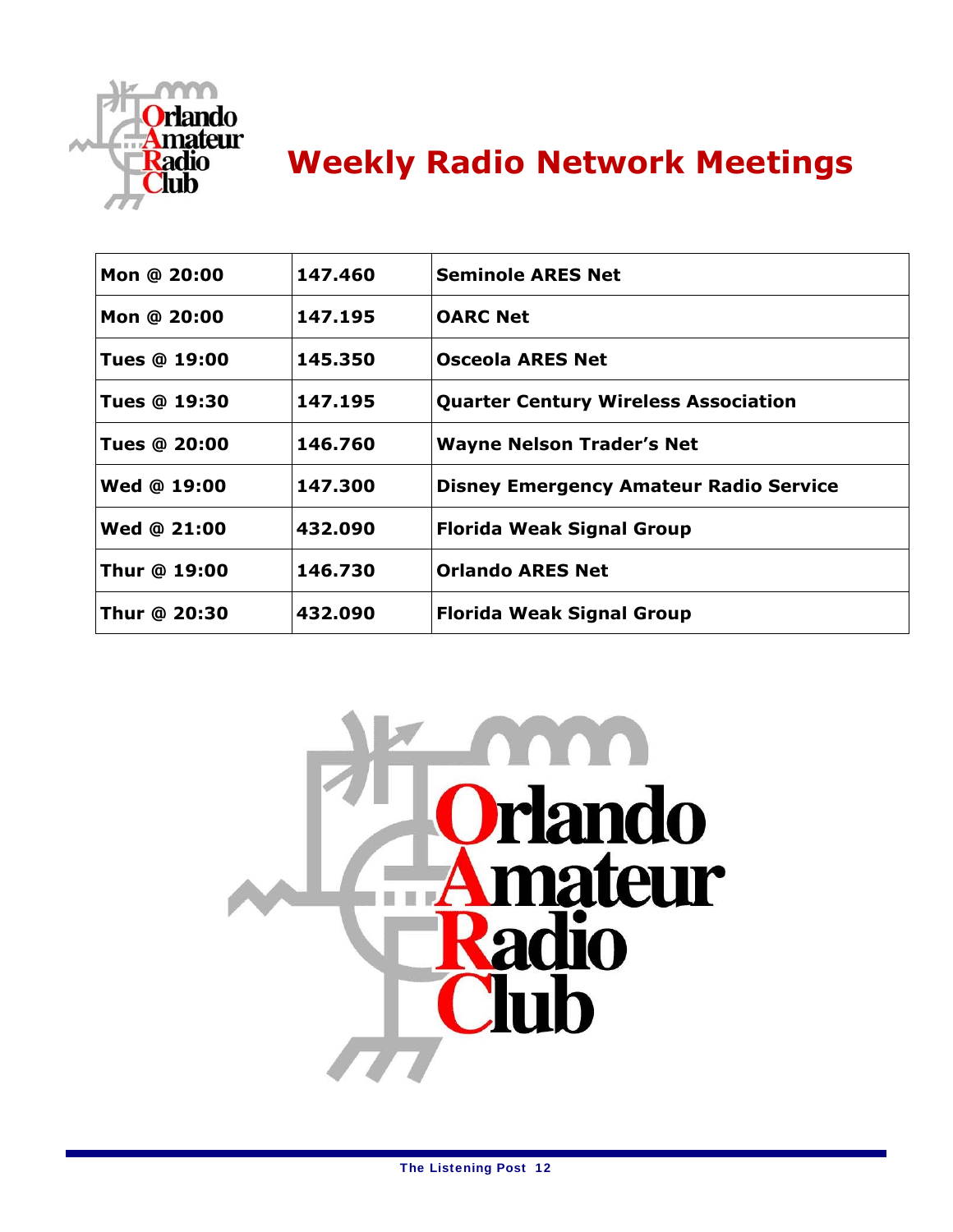### **OARC Meetings and Events 2019**

| January 2, Wednesday                           | <b>Meeting, 7:30pm at the Beardall Center</b>                           |
|------------------------------------------------|-------------------------------------------------------------------------|
| January 8, 15, 22, 29<br>Tuesday               | KB4UT Wayne Nelson Traders Net on the 146.76<br>repeater, 8:00pm        |
| February 5, 12, 19, 26<br>Tuesday              | KB4UT Wayne Nelson Traders Net on the 146.76<br>repeater, 8:00pm        |
| <b>February 6, Wednesday</b>                   | <b>Meeting, 7:30pm at Central Florida</b><br>Fairgrounds -- HamCationSM |
| February 8 - 10, Friday,<br>Saturday, & Sunday | <b>HamCation 2019, Orlando Fairgrounds</b>                              |
| March 5, 12, 19, 26<br>Tuesday                 | KB4UT Wayne Nelson Traders Net on the 146.76<br>repeater, 8:00pm        |
| March 6, Wednesday                             | <b>Meeting, 7:30pm at the Beardall Center</b>                           |
| March 31, Sunday                               | <b>Tour de Cure</b>                                                     |
| April 2, 9, 16, 23, 30<br>Tuesday              | KB4UT Wayne Nelson Traders Net on the 146.76<br>repeater, 8:00pm        |
|                                                |                                                                         |
| April 3, Wednesday                             | <b>Meeting, 7:30pm at the Beardall Center</b>                           |
| $\sim$ April 6, Saturday                       | <b>HamCation 2019 Appreciation Picnic</b>                               |
| May 1, Wednesday                               | <b>Meeting, 7:30pm at the Beardall Center</b>                           |
| June 4, 11, 18, 25<br>Tuesday                  | KB4UT Wayne Nelson Traders Net on the 146.76<br>repeater, 8:00pm        |
| June 5, Wednesday                              | <b>Meeting, 7:30pm at the Beardall Center</b>                           |
| June 23-24, Saturday &<br><b>Sunday</b>        | <b>ARRL Field Day 2019, Orlando Fairgrounds</b>                         |
| July 2, 9, 16, 23, 30<br>Tuesday               | KB4UT Wayne Nelson Traders Net on the 146.76<br>repeater, 8:00pm        |
| July 3, Wednesday                              | <b>Meeting, 7:30pm at the Beardall Center</b>                           |
| August 6, 13,20, 27<br>Tuesday                 | KB4UT Wayne Nelson Traders Net on the 146.76<br>repeater, 8:00pm        |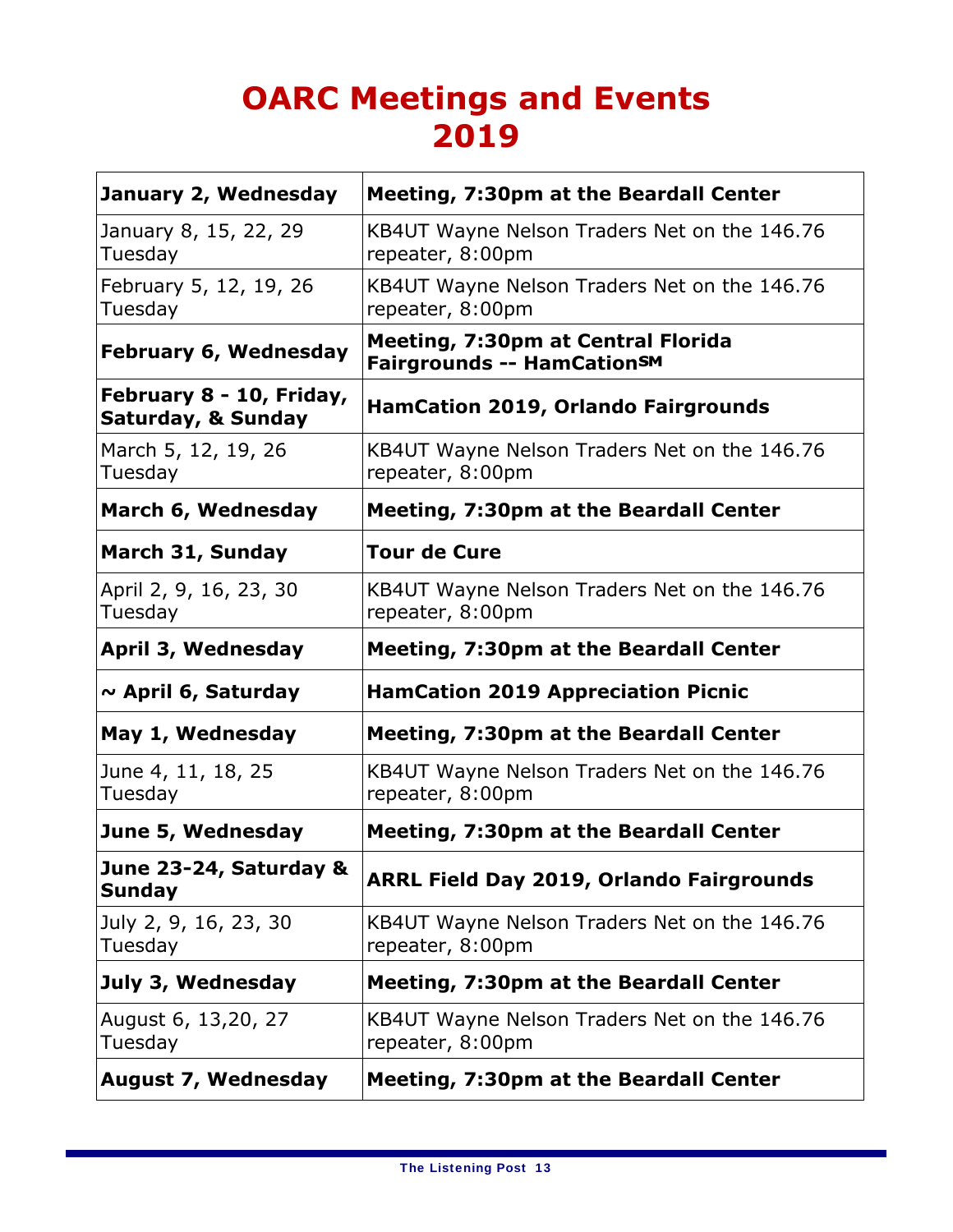| September 3, 10, 17, 24<br>Tuesday  | KB4UT Wayne Nelson Traders Net on the 146.76<br>repeater, 8:00pm                                                                                                             |  |
|-------------------------------------|------------------------------------------------------------------------------------------------------------------------------------------------------------------------------|--|
| September 4,<br>Wednesday           | <b>Meeting, 7:30pm at the Beardall Center</b>                                                                                                                                |  |
| October 1, 8, 15, 22, 29<br>Tuesday | KB4UT Wayne Nelson Traders Net on the 146.76<br>repeater, 8:00pm                                                                                                             |  |
| October 2, Wednesday                | <b>Meeting, 7:30pm at the Beardall Center</b>                                                                                                                                |  |
| $\sim$ October 12, Saturday         | <b>Ride 4 Ronald</b>                                                                                                                                                         |  |
| November 5, 12, 19, 26<br>Tuesday   | KB4UT Wayne Nelson Traders Net on the 146.76<br>repeater, 8:00pm                                                                                                             |  |
| November 6,<br>Wednesday            | <b>Meeting, 7:30pm at the Beardall Center</b>                                                                                                                                |  |
| December 3, 10, 17<br>Tuesday       | KB4UT Wayne Nelson Traders Net on the 146.76<br>repeater, 8:00pm                                                                                                             |  |
| December 7, Saturday                | Christmas Party *** Buy Tickets Sep, Oct, Nov<br>at club meetings (No purchases at the door)<br><b>No Club Meeting this month</b><br>Don't forget an unwrapped toy for a tot |  |